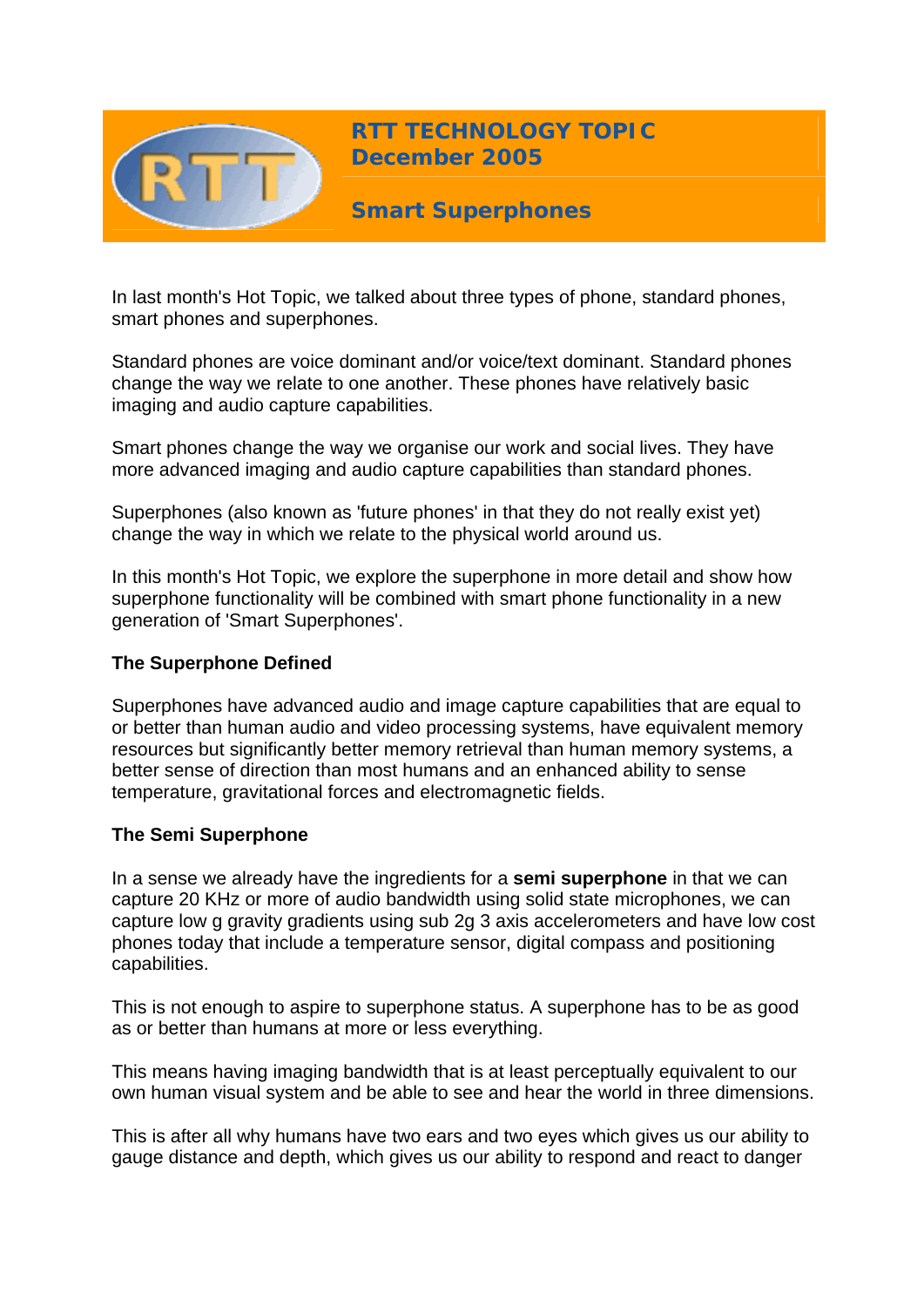or opportunity.

Imaging resolution even with high end CCD's (Kodak are now sampling a 44 Megapixel CCD) is still short of present human resolution (about 2OO megapixels).

Imaging processing systems are also still significantly dumber than humans when it comes to taking spatial decisions based on complex multi channel inputs.

For example, a racing driver driving a Formula One Car around a race track uses audio, visual, vibrational and wind speed information in subtle and significant ways which are presently hard to replicate either in terms of capture bandwidth or information processing in artificial intelligence systems.

However leaving aside how audio and visual information is actually used, there are some areas where devices are better at 'seeing' the real world than we are.

CCD and CMOS sensors for example are capable of capturing and processing photons well into the non visible infra red spectrum (up to 900 nanometers for CMOS and over 1000 nanometers for CCD) - the basis for present night vision systems.

So what does this have to do with cellular phone and/or camera phone design ?

#### **Imaging capabilities in Superphones**

We have already devoted three Hot Topics this year to imaging in cellular phones, our February Hot Topic '[Camera Phone Design',](http://www.rttonline.com/HotTopics/HT_Feb05e.htm) March Hot Topic " Digital Cameras [and their impact on Camera Phone Design](http://www.rttonline.com/HotTopics/HT_mar05e.htm)' and April Hot Topic [' The Camcorder](http://www.rttonline.com/HotTopics/HT_Apr05e.htm)  [Effect - Camcorders and their impact on Camera Phone Design](http://www.rttonline.com/HotTopics/HT_Apr05e.htm)'.

However in the six months since April, phones have more or less doubled their imaging resolution and more importantly have made significant advances in image quality (the two factors being notably **non** interdependent). So the topic is well worth revisiting.

### **RF Processing and Image Processing Commonality**

We approached the mysteries of the image processing pipe (as it is described by the camera cognoscenti) from the perspective of knowing a lot about RF signal processing and not a lot about image processing. Fortuitously there are many similarities between the two.

In RF signal processing, the three major system performance requirements are **sensitivity** (the ability to detect wanted signal energy in the presence of a noise floor), **selectivity** (the ability to detect wanted signal energy in the presence of interfering signals) and **stability** (the ability to achieve sensitivity and selectivity over time, temperature and a wide range of operating conditions).

Noise is actually a composite of Gaussian white noise introduced by the devices used to process (filter and amplify) the signal and distortion with the added complication of non linear effects that create harmonic distortion.

Image processing is very similar. The lens is the equivalent of the radio antenna but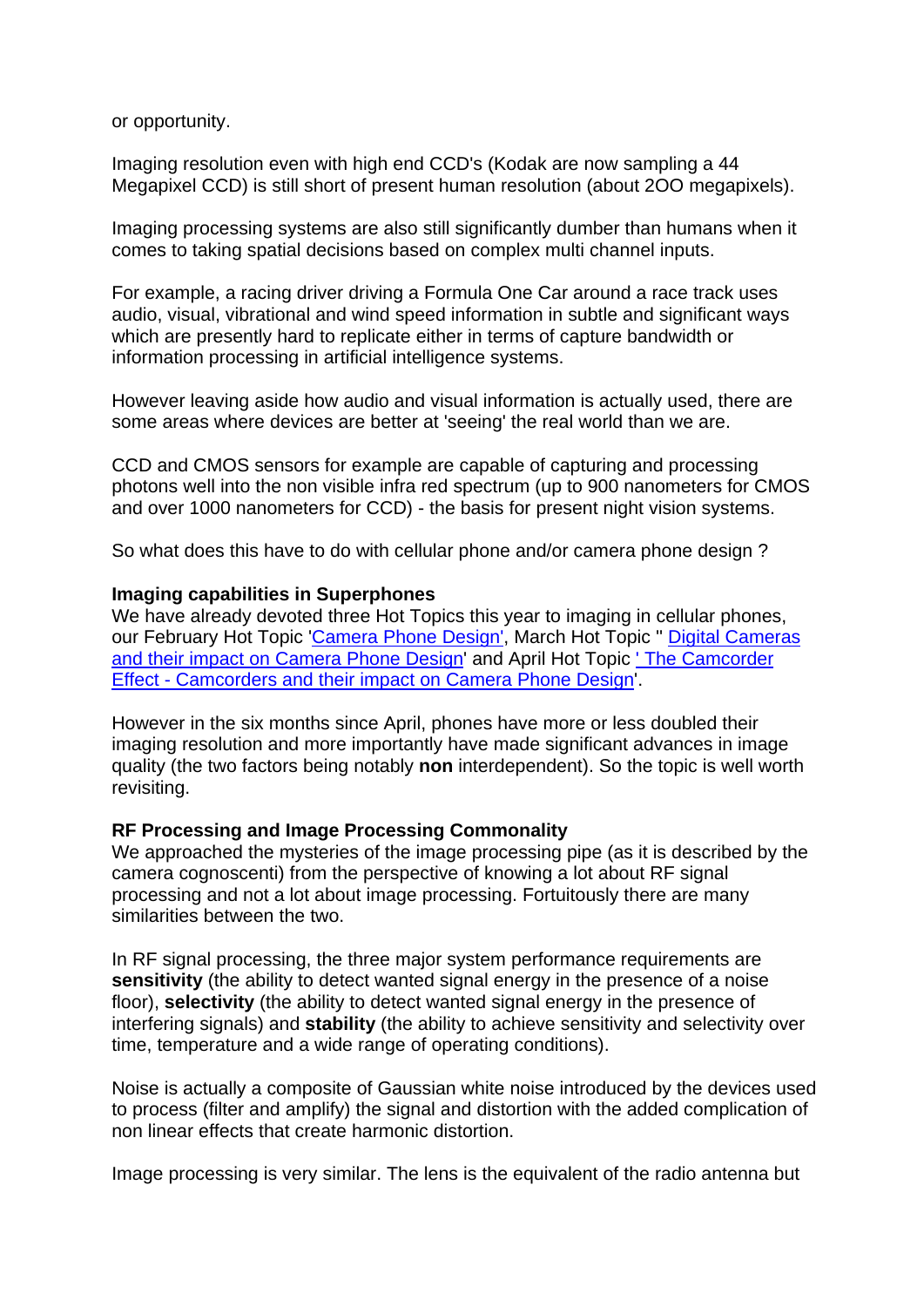collects photons (radiant energy in the visible optical bands), rather than RF energy.

# **Radio Waves and Light Waves**

Radio waves are useable in terms of our ability to collect wanted energy from them from a few KHz (let's say 3 KHz) to 300 GHz above which the atmosphere becomes to all intents and purposes completely opaque.

In wavelength terms assuming radio waves travel at 300,000,000 metres per second, this means our wavelengths of interest scale from 100 kilometers (very long wave) to .0001 meter (300 GHz).

Optical wavelengths of (human) visible interest scale from 300 to 700 nanometers but lets say we are also interested in ultra violet (below 300 nanometers) and infrared (above 700 nanometers. Let's be imaginative and say we are interested in the 100 to 1000 nanometer band. Assuming light waves also travel at 300,000,000 meters per second (of which more later), this means a frequency of interest from .000001 meters to .0000001 meters or 3000 to 30,000 Teraherz.(A nanometer by the way is one billionth of a meter).

### **Image noise and linear and non linear distortions**

So having collected our radiant energy in a lens we subject it to a number of distortion processes partly through the lens itself (optical aberrations) and then via the sensor and colour filter array.

The sensor array converts the photons into electrons (an obliging property of silicon) but in the process introduces noise. The combination of lens imperfections and sensor noise introduce ambiguity into the image pipe which needs to be dealt with by image processing algorithms.

# **The Human Visual System**

Interestingly this is not dissimilar to the human visual system where we sample the real optical analogue world with two parallel sampling grids consisting of cones and rods. Cones are centred around the middle of the retina and work in medium to bright light and are colour sensitive. Rods are concentrated in an area outside the cones. There are less of them. They are optimised for low light conditions but are not colour sensitive. This is why we see in black and white at night. If you look at a distant dim object (a star at night) it will be easier to see if you shift your gaze off centre.

Anyway, a sensor array emulates the functionality of the cones in the human visual system. It has to deliver similar or better dynamic range, similar or better colour accuity and perceptually similar resolution. Note that although the number of cones equates to 200 Megapixels, no one seems quite sure why we need that much resolution - answers on a (e- mail) postcard please [to.....](mailto:geoff@rttonline.com)

So image processing is just like RF signal processing EXCEPT THAT it has to take into account the idiosyncrasies of the human visual system. Note also that although humans are superficially alike (two arms, two legs, two eyes, etc) we are also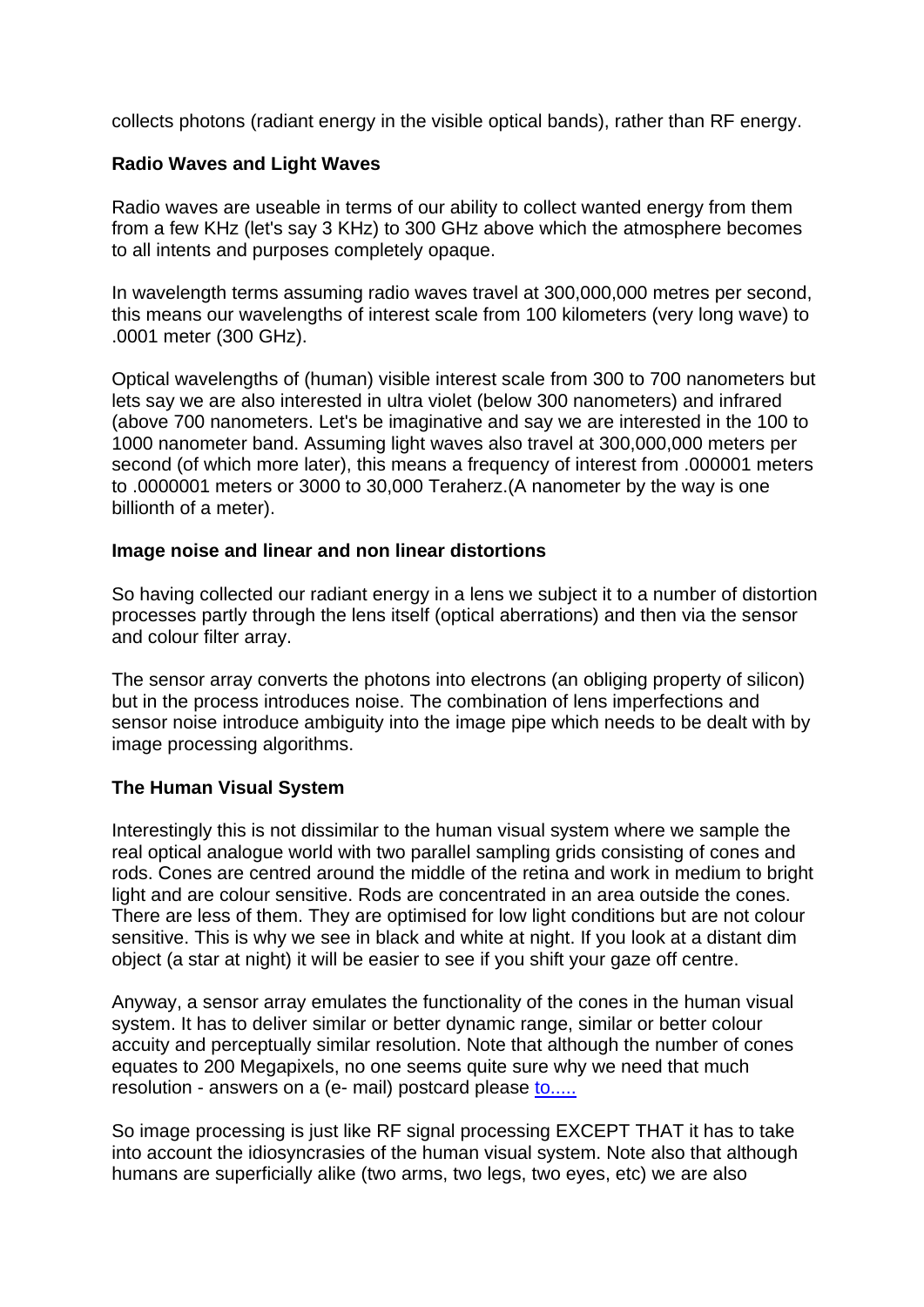intrinsically different in terms of optical performance.

Some of us are colour blind, some of us have better resolution.

Scientists have solved this by creating an 'ideal observer', a sort of 'model man' against which we can judge artificial optical and image processing systems.

### **The idiosyncrasies of the Human Visual System**

The human visual system was first described in detail (in the western world at least) by **Johannes Kepler (1571-1630)** who codified the fundamental laws of physiological optics.

**Rene Descartes (1596 to 1650)** verified much of Kepler's work and added some things (like the coordinate system) which have proved indispensable in present day imaging systems.

**Isaac Newton (1642 to 1726)** worked on the laws of colour mixture ('the rays to speak properly are not coloured') and did unspeakable experiments on himself pushing bodkins(long pins) into his eye. He anticipated the modern understanding of visual colour perception based on the activity of peripheral receptors sensitive to a physical dimension (wavelength). All that stuff with the apple was a bit of a sideshow.

In **1801 Thomas Young** proposed that the eye contained three classes of receptor each of which responded over a broad spectral range. These ideas were developed by Helmholtz and became the basis of Young/Helmholtz trichromatic theory.

This optical wavelength business was all a bit curious and still is. **Anders Jonas Angstrom (1814-1874)** decided quite sensibly that light should be measured in wavelengths and that given that the radiant energy was coming from the sun, then it would be a good idea to relate the measurements to a hydrogen atom.

Thus an Angstrom was defined as being equivalent to the diameter of a hydrogen atom and equivalent to one tenth on a nanometer. This means that a nanometer is equivalent to 10 hydrogen atoms sitting shoulder to shoulder (assuming this is what hydrogen atoms like doing).

Now this is reasonably remarkable given that in 1850, the meter was an ill defined measure.

In the 1790's (when Fourier was thinking about his transforms during the French revolution), his compatriots were deciding that the meter should be made equivalent to one ten millionth of the length of the meridian running through Paris from the pole to the equator (on the basis that Paris was and still is the centre of the world if not the universe in general).

Unfortunately this distance was miscalculated (a failure to account for the flattening of the world by rotation) and so the meter was set to an arbitrary length referenced to a bar of rather dull platinum iridium alloy.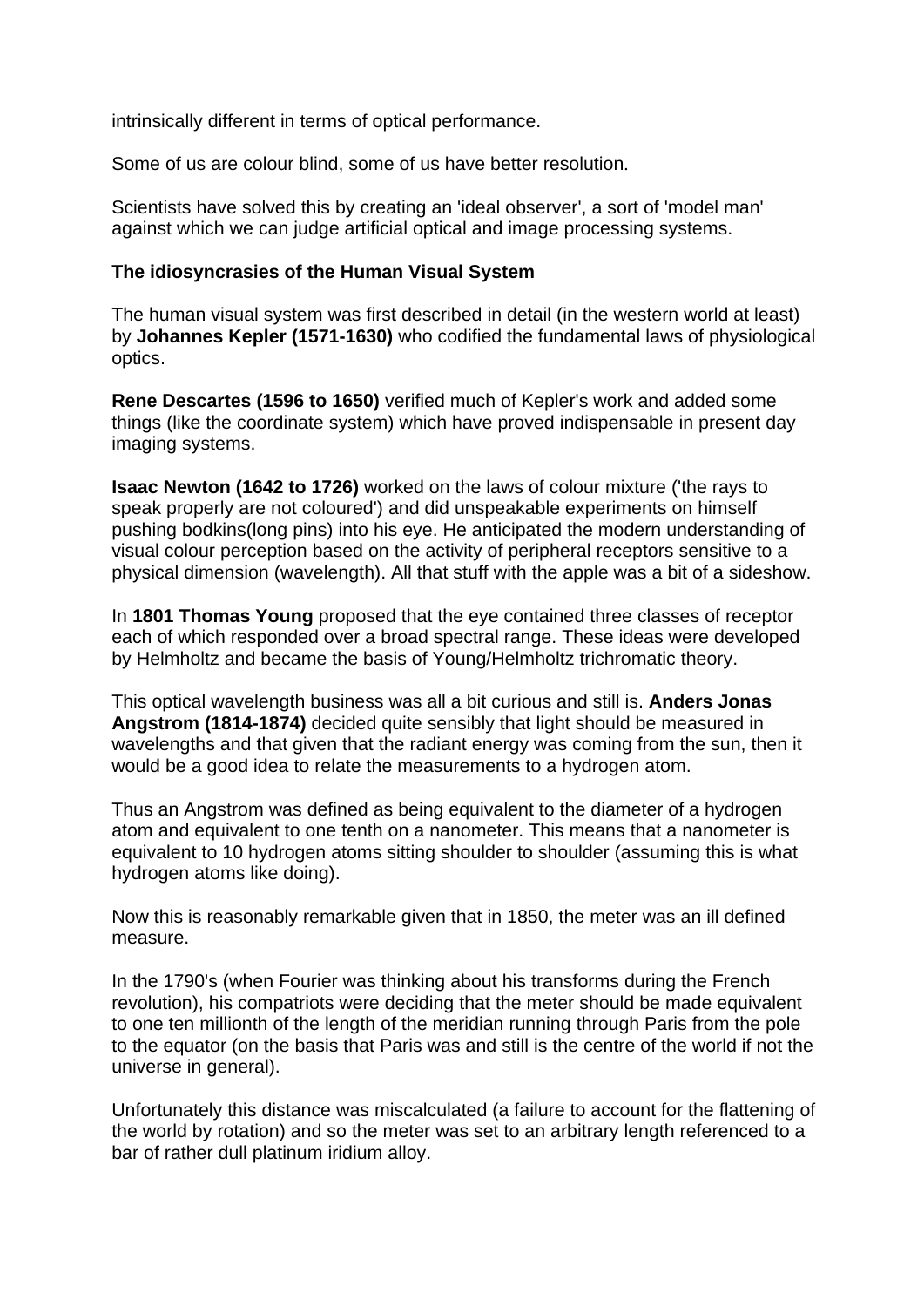This was redefined in 1889 using an equally arbitrary and equally dull length of platinum iridium, then redefined again in 1960 with a definition based on a wavelength of krypton 86 radiation (the stuff that Superman uses so at least slightly less dull).

In 1983 the meter was redefined as the length of the path travelled by light in a vacuum during a time interval of 1/299792458 of a second which effectively determined the speed of light as 299,792,458 meters per second.

This is not the same basis upon which radio waves are measured and not the same way that Angstroms are measured. Any explanation of this would be warmly welcomed - answers on an (e -mail) postcard [to...](mailto:geoff@rttonline.com)

Anyway, Anders Jonas Angstrom's work was carried on by his son **Knut** and formed a body of work that remains directly relevant today to the science of optical measurement. (A big hurray for Sweden).

| <b>The Angstroms</b>            |                         |  |
|---------------------------------|-------------------------|--|
| Anders Jonas Angstrom 1814-1874 | Knut Angstrom 1857-1910 |  |
|                                 |                         |  |

# **The optical pipe and pixels**

Which brings us back to pixels.

### **Pixels and People**

We said that the sensor array emulates the functionality of the human visual system in that it takes point measurements of light intensity at three wavelengths (red, green and blue).

A 4 megapixel sensor will have four million pixels most of which will be capturing photons and turning them into an electron count that can be used to describe luminance (brightness) and colour (chrominance).

Interestingly pixels behave very similarly to people.There are black pixels and white pixels and 254 shades of grey pixel in between. Pixels of similar colour tend to congregate together. A white pixel in a predominantly black pixel area stands out as being a bit unusual (an outlier). There are good pixels and bad pixels. Some bad pixels start life as good pixels but become bad later in life. Noisy pixels can be a big problem not only to themselves but also to their neighbours. Pixels see life through red, green, blue or clear spectacles but lack the natural colour balancing properties of the human visual system. Their behaviour is however fairly predictable both spatially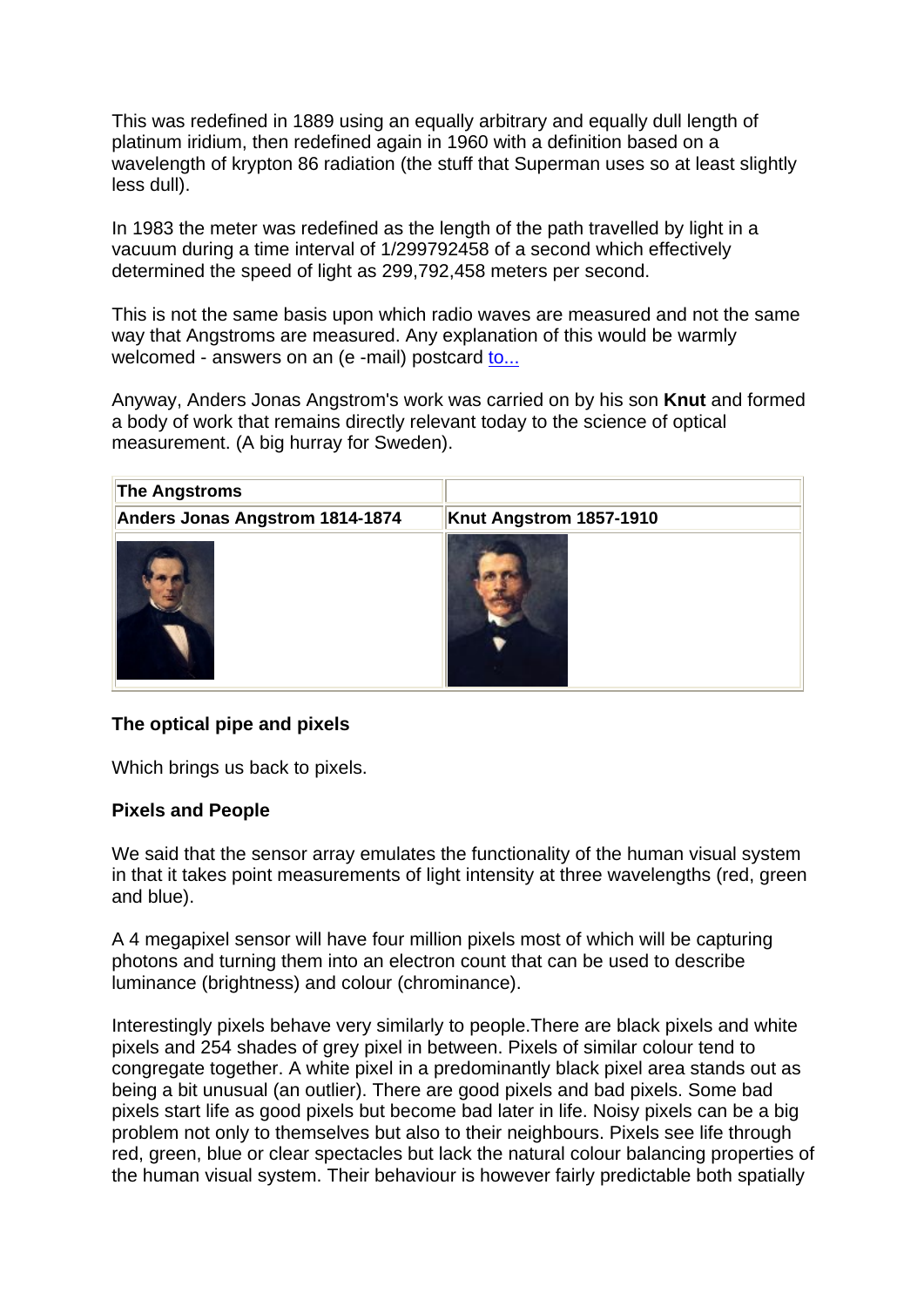in a still image and temporally in a moving image.

## **The big decision**

In RF signal processing, we have to take a final decision as to whether a 0 is a 0 or a 1 is a 1 or whether a bit represents a +1 or -1 (see the October Hot Topic ['Matrix](http://www.rttonline.com/HotTopics/HT_Oct05e.htm)  [Maths in Mobile Phones'](http://www.rttonline.com/HotTopics/HT_Oct05e.htm) for more on this.

In the same way, a decision has to be taken in the image pipe - is this a black pixel or a white pixel ?(or one of 254 shades of pixel in between) or a green, red or blue pixel of a certain intensity and should that pixel be there or actually moved along a bit. Given that pixels are arranged in 4 by 4 or 8 by 8 or 16 by 16 macroblocks this is like a game of suduko or if preferred a slightly complicated form of noughts and crosses (diagonals are important in the pixel world).

Pixels that do not fit a given set of rules can be changed to meet the rules. These decision can be based on comparing a point pixel value with that of it's neighbours. Simplistically it is this principle that is applied to image enhancement in the image pipe (noise reduction, blur reduction, edge sharpening) and to image manipulation either in or after the image pipe (colour balancing etc).

Which gives us an excuse to introduce our three **'mathematicians of the month'**, the **Reverend Thomas Bayes** (the clerics of middle England and their role in cellular phone design), **George Boole** and **Augustus De Morgan**.(All promised as part of our pre Christmas treat).

| <b>Mathematicians of the Month</b>     |                                  |                           |
|----------------------------------------|----------------------------------|---------------------------|
| The Reverend Thomas Bayes George Boole |                                  | <b>Augustus De Morgan</b> |
|                                        | of Goldmanner manifest of Phones |                           |

**The Reverend Thomas Bayes (1702-1761)** is arguably the father of 'conditional probability theory' in which 'a hypothesis is confirmed by any body data that its truth renders probable'. He is most well known for his 1764 paper 'An Essay Toward Solving a Problem in the Doctrine of Chances' and his principles are widely used in gambling (of which Thomas Bayes would have disapproved) and image processing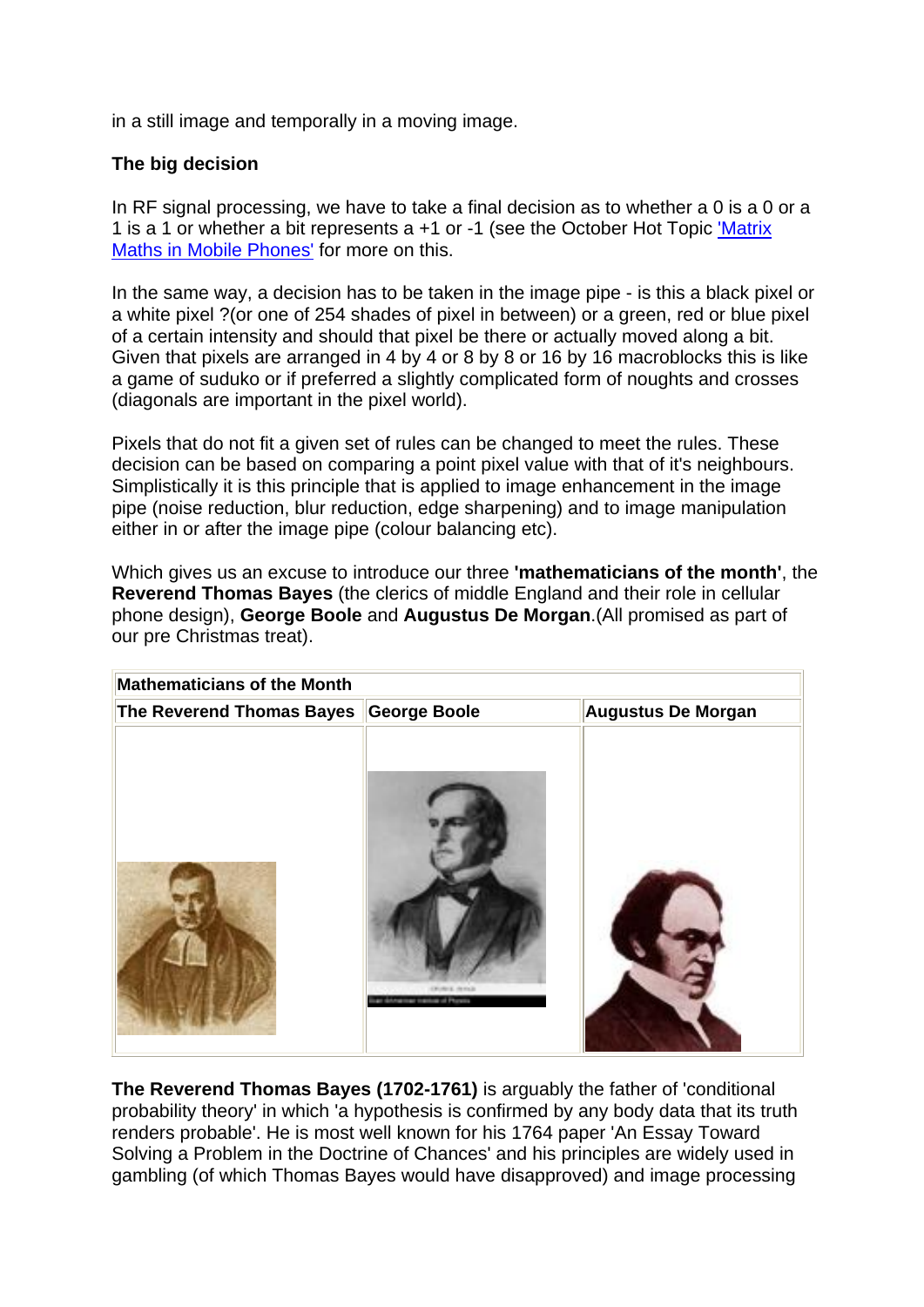and image enhancement algorithms.

For instance, conditional probability theory is the basis for context modelling. For example an area of blue sky with occasional white clouds will obey a certain rule set prescribed by the context (a sunny day), a dull day sets a different context in which greys will dominate and contrast will be less pronounced. Adaptive algorithms can be developed that are spatially and/or context driven, conditioned by the image statistics and or any other available context information.

**George Boole(1815-1864)** developed Bayes work by introducing more precise conditional language, the eponymous Boolean operators of **OR** (any one of the terms are present, more than one term may be present), **AND** (all terms are present), **NOT**  (the first term but not the second term is present) and **XOR** (exclusive **OR**, one or other term is present but not both).

Every time we use a search engine we are using a combination of Boolean operators and Bayesian conditional probabilities but Boole is also present in almost every decision taken in the image processing pipe.

**Augustus De Morgan ((1806-1871)** was working in parallel to Boole on limits and boundaries and the convergence of mathematical series (or at least the description of convergence in precise mathematical terms). He is probably most famous for De Morgan's Law which applied to people and pixels goes something like this;

### **In a particular group of people**

Most people have shirts

Most people have shoes

Therefore some people have both shirts and shoes

### **In a particular group of pixels**

Most pixels have chrominance value x

Most pixels have chrominance value y

Therefore some pixels have both value x and y

More specifically, the work of Augustus De Morgan is directly applied to the truncation of iterative algorithms so that an optimum trade off can be achieved between accuracy and time - the longer the calculation the more accurate it becomes but the more clock cycles it consumes. The modern image processing pipe is full of these rate/distortion, complexity/distortion, delay/distortion 'trade off' calculations.

So the Reverend Bayes, George Boole and Augustus De Morgan have had and are still having a fundamental impact on the way in which we manage and manipulate image signals that have particular statistical propertoies and exhibit specific behavioural characteristics. They allow us to pose the thesis that 'this cannot be a